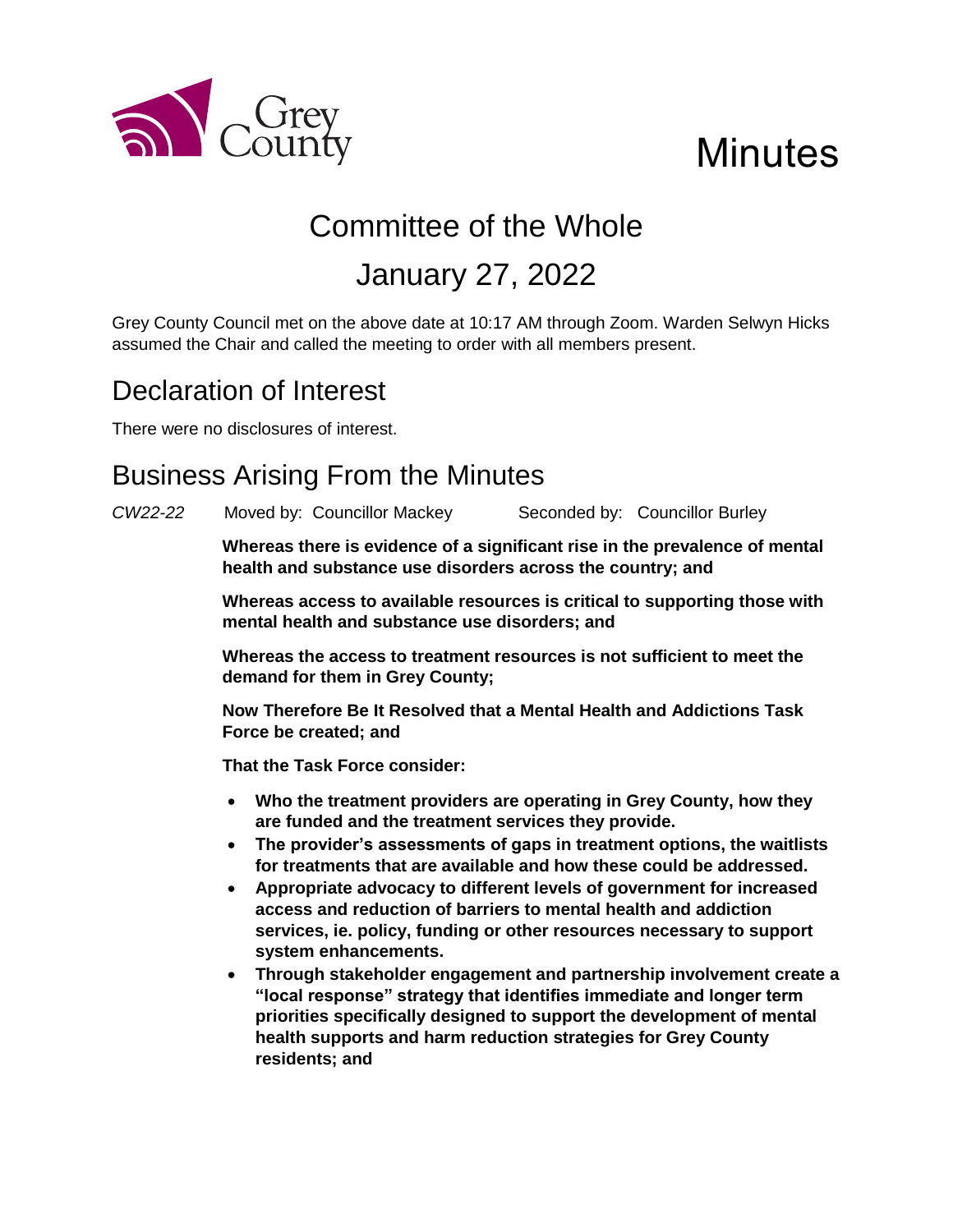#### **That staff be directed to develop a Terms of Reference for consideration by County Council.**

Councillor Mackey requested a recorded vote.

In Favour: S. Mackey 3, B. Gamble 3, D. Burley 6 , S. Carleton 5, P. McQueen 5, A. Desai 5, S. Paterson 3, S. Hicks 3, B. Clumpus 6, S. Keaveney 5, I. Boddy 8, B. O'Leary 8, J. Woodbury 3, B. Milne 3, A. Soever 7, P. Bordignon 6, C. Robinson 6, T. Hutchinson 5.

The motion was Carried unanimously.

### **Delegations**

#### Tanya Roberts, Bruce – Grey Community Safety and Well Being Coordinator – Community Safety and Well Being Plan

Ms. Roberts addressed County Council on the Community Safety and Well Being Plan (CSWBP). She provided background information on the Plan, as well as the goal and vision of the initiative. She outlined the social determinants of health and the roles and responsibilities at the county level. The County will act to facilitate the process for regional initiatives or strategies and will support initiatives as identified in the action plans.

The CSWBP Highlights from 2021 were noted. The indicator report was submitted to the Ministry of the Solicitor General in July of 2021. Ms. Roberts then provided an update on Phase 2 of the Plan, being the implementation process.

The Situation Table for Acute Risk (STAR) was highlighted. STAR is governed by the Community Safety and Well Being Plan's Advisory Committee. It holds a critical role in connecting individuals with needed services.

Next steps for 2022 were noted, including plans for each of the action tables and a new communications plan.

Questions from council were addressed. The importance of the action tables were noted. The plan leverages the good work that is already being done.

#### Rob Peacock, CEO and John Leckie, Chair – Meaford Hospital Foundation – Update from the Meaford Hospital Foundation

John Leckie and Rob Peacock addressed County Council and gave an update on the Meaford hospital. The hospital provides care to residents of the Municipality of Meaford, the Town of the Blue Mountains and the north-east area of Grey County.

Mr. Peacock provided information on statistics related to the number of discharges, average length of stay and average age of patients in the hospital.

He spoke to the pace at which Meaford and the Town of the Blue Mountains are growing. New medical equipment and capital expenditures are not covered by provincial funding so the local hospitals and communities raise money to purchase this equipment.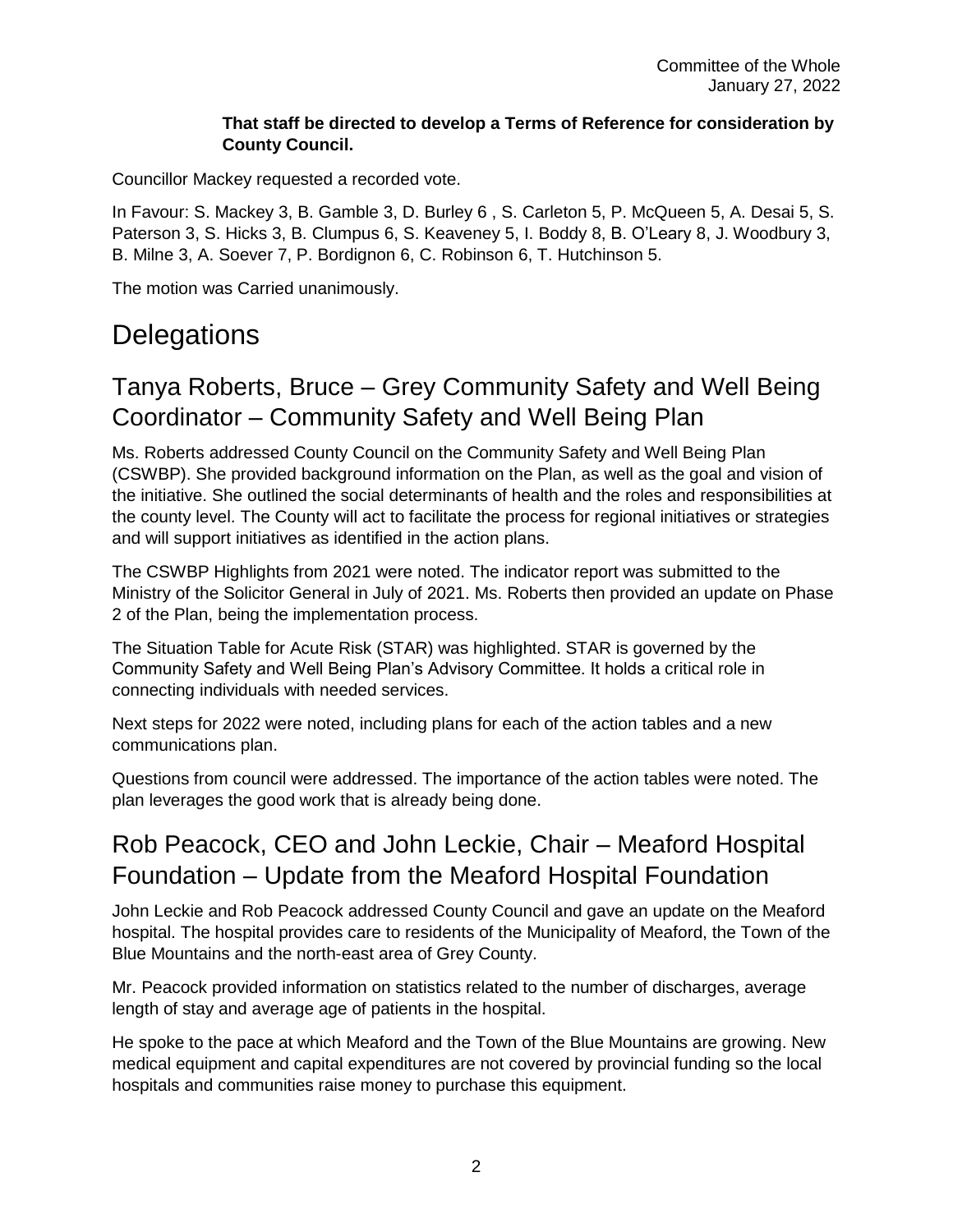He then spoke to the new cataract surgery suite located at the Meaford Hospital.

The Meaford hospital requests Grey County Council consider a \$250,000 commitment over a five year period to assist with purchasing medical equipment.

Council recessed briefly, then reconvened.

# Determination of Items Requiring Separate Discussion

The following items were requested to be removed from the Consent Agenda and moved under Items for Discussion: b. FR-CW-04-22 Quarterly Purchasing Report c. Affordable Housing Task Force minutes dated January 14, 2022

### Consent Agenda

*CW23-22* Moved by: Councillor Carleton Seconded by: Councillor Woodbury

**That the following Consent Agenda items be received; and**

**That staff be authorized to take the actions necessary to give effect to the recommendations in the staff reports; and**

**That the correspondence be supported or received for information as recommended in the consent agenda.** 

- **i. That the correspondence from the Ministry of Municipal Affairs and Housing regarding notification of legislative updates be received for information.**
- **ii. That the Grey County Joint Accessibility Advisory Committee minutes dated January 17, 2022 be adopted as presented; and**

**That the following resolution contained therein be endorsed:**

**a. That the design of the Arthur Street Municipal Parking Lot in the Town of the Blue Mountains be supported as designed.** 

Carried

#### Items for Direction and Discussion

SSR-CW-02-22 Community Drug and Alcohol Strategy Presentation Summary Report

*CW24-22* Moved by: Councillor Paterson Seconded by: Councillor O'Leary

**That report SSR-CW-02-22 regarding the Community Drug and Alcohol Strategy Presentation from July 22, 2021 be received; and**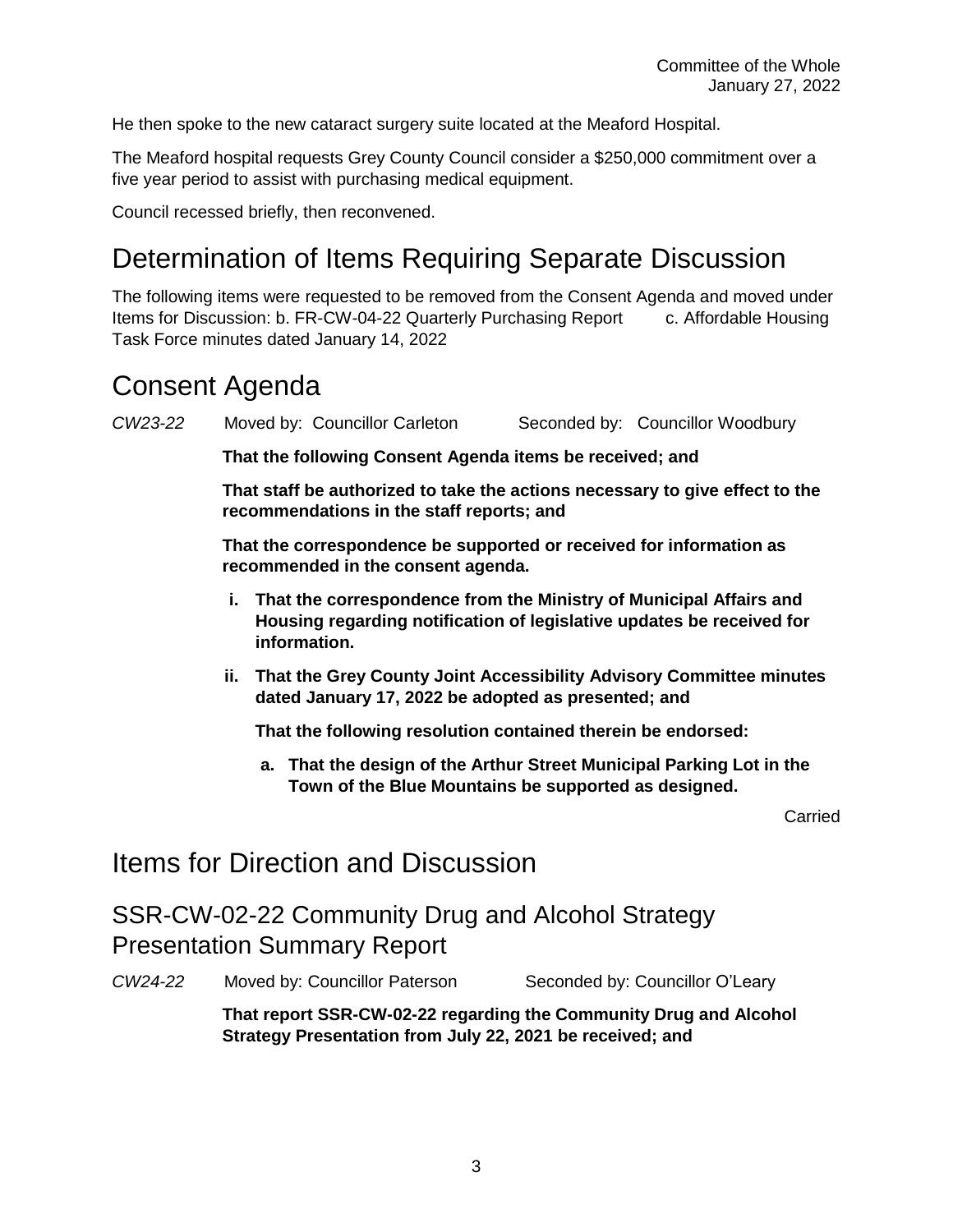**That Grey County Council endorse the identified calls to action through support for on the ground efforts locally, and advocate for policy changes at the Provincial and Federal governments.**

Carried

FR-CW-04-22 Quarterly Purchasing Report Quarter 4 of 2021

CW25-22 Moved by: Councillor Soever Seconded by: Councillor Milne

#### **That Report FR-CW-04-22 Quarterly Purchasing Report Quarter 4 of 2021 be received for information.**

Carried

Councillor Hutchinson left the meeting at this time.

#### Affordable Housing Task Force minutes dated January 14, 2022

*CW26-22* Moved by: Councillor McQueen Seconded by: Councillor Burley

**That the Affordable Housing Task Force minutes dated January 14, 2022 be adopted as presented; and**

**That the following resolutions contained therein be endorsed:**

- **i. That Report HDR-AF-02-21 regarding the request for proposal for architectural services for 396 14th Street Owen Sound project be received for information.**
- **ii. That the correspondence and resolution from the County of Huron regarding the homelessness crisis and need for program support be received for information.**

Carried

#### Other Business

CAO Wingrove and Council discussed the option of moving back to in person council meetings. It was noted that the hybrid option still exists if members need to participate in a meeting from home. The CAO and Clerk will discuss further and provide an update.

Councillor Desai noted that the Ontario Good Roads Association has postponed its conference until April because of the desire to hold an in-person event. The virtual event last year was cost prohibitive and did not engage people as much as was hoped.

## Notice of Motion

There were not notices of motion.

#### Adjournment